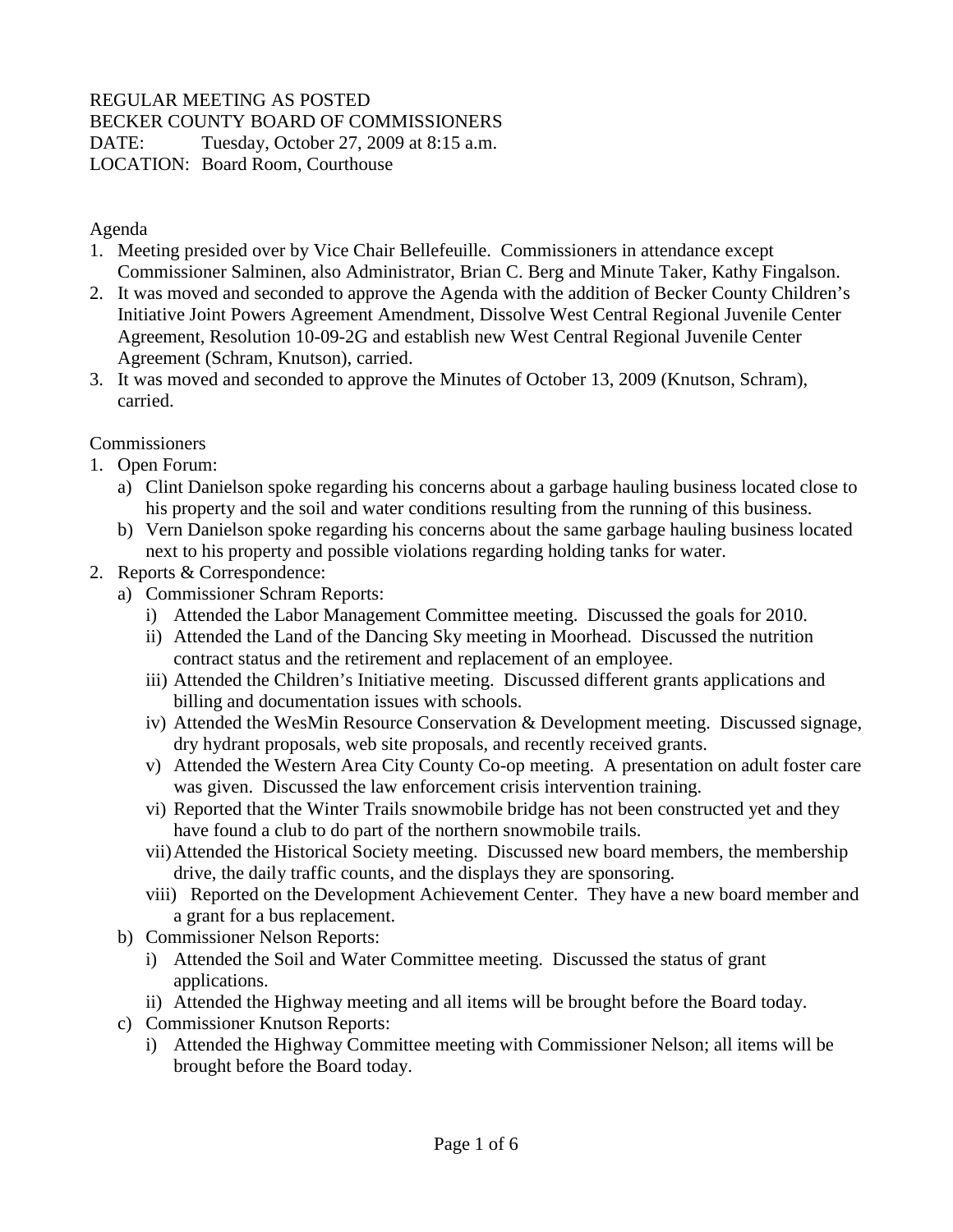- ii) Attended the Fair Board meeting. Thanked the County Board members on behalf of the Fair Board for their support. Election of officers was held. Discussed the demolition derby night at the fair and the high attendance figures.
- d) Commissioner Bellefeuille Reports:
	- i) Attended the White Earth Weed & Feed meeting. Discussed the grant application.
	- ii) Attended the Regional Juvenile Detention Center meeting. Discussed terminating the old agreement, accepting a revised agreement, and Clay County's assumption of the deficit this year.
	- iii) Reported on the Radio Board and the letter sent in by Sheriff Gordon to meet a grant deadline.
- 3. Appointments:
	- a) It was moved and seconded to nominate Dennis Hopman to the Parks and Recreation Board to fill the vacancy left by the resignation of John Erickson with the term to expire on April 30, 2011 (Nelson, Knutson), carried.
- 4. It was moved and seconded to approve attendance by the Commissioners at the Association of Minnesota Counties District meeting in Fergus Falls on October 30, 2009 with per diem and mileage (Nelson, Schram), carried.
- 5. It was moved and seconded to approve Commissioner Schram signing on behalf of Becker County the Children's Initiative Joint power Agreement Amendment adding Leah Pigatti to the Board (Nelson, Schram), carried.
- 4. It was moved and seconded to approve Resolution 10-09-2G terminating the Cooperative Agreement that governs the construction and operation of the West Central Regional Juvenile Center located in Moorhead, Minnesota (Schram, Nelson), carried.
- 5. It was moved and seconded to approve the Cooperative Agreement for the Operation of the Clay County Secure Juvenile Detention and Treatment Facility, Resolution 10-09-2H contingent on the County Attorney approval (Schram, Bellefeuille), motion failed. It was moved and seconded to table the Cooperative Agreement for the Operation of the Clay County Secure Juvenile Detention and Treatment Facility until the November 17, 2009 Board meeting (Nelson, Knutson), carried.

### Auditor-Treasurer

1. It was moved and seconded to approve the renewal of the annual tobacco licenses for (1) Joy McNamara, County 17 Club, Lake View Township; (2) Peggy Branstrom, Osage Bait & Tackle, Osage Township; (3) Daryl Moran Sr., Chief Corner Store, Pine Point Township, (4) Matthew Anderson, Tri-Lakes Roadhouse, Cormorant Township; (5) Community Co-ops of Lake Park, C Store, Lake Park Township; (6) Susan Rader, Toad Lake Store, Toad Lake Township; (7) Kim Bergley, The Flyway LLC, The Boondocks, Height of Land Township; (8) Shirley Kalberer, County 6 Gas & Bait, Lake View Township; (9) Bill Christlieb, Osage Country Market, Osage Township; (10) Delheln Inc., Randy's Lake Eunice, Lake Eunice Township; (11) Patricia Maloney, The Cormorant Pub Inc., Dba The Pub, Cormorant Township; (12) Randy Blanford, Tamarac Resort & Campground, Sugar Bush Township; (13) Wayne Crawford, Sunlite Bar & Grill, Detroit Township; (14) Timothy Eischens, Two Inlets Country Store, Two Inlets Township; and (15) Rayna Tucker, Northwoods Recreation LLC, Dba Ice Cracking Lodge, Round Lake Township (Nelson, Schram), carried.

### Finance Committee Minutes

1. It was moved and seconded to approve the Claims with addition of one over 90 days claim; Bill Sherlin for \$164.00 due to size of claim and the Auditor's Warrants for 10/13/09 in the amount of \$57, 673.18 and for 10/20/09 in the amount of \$205,542.31 (Knutson, Nelson), carried.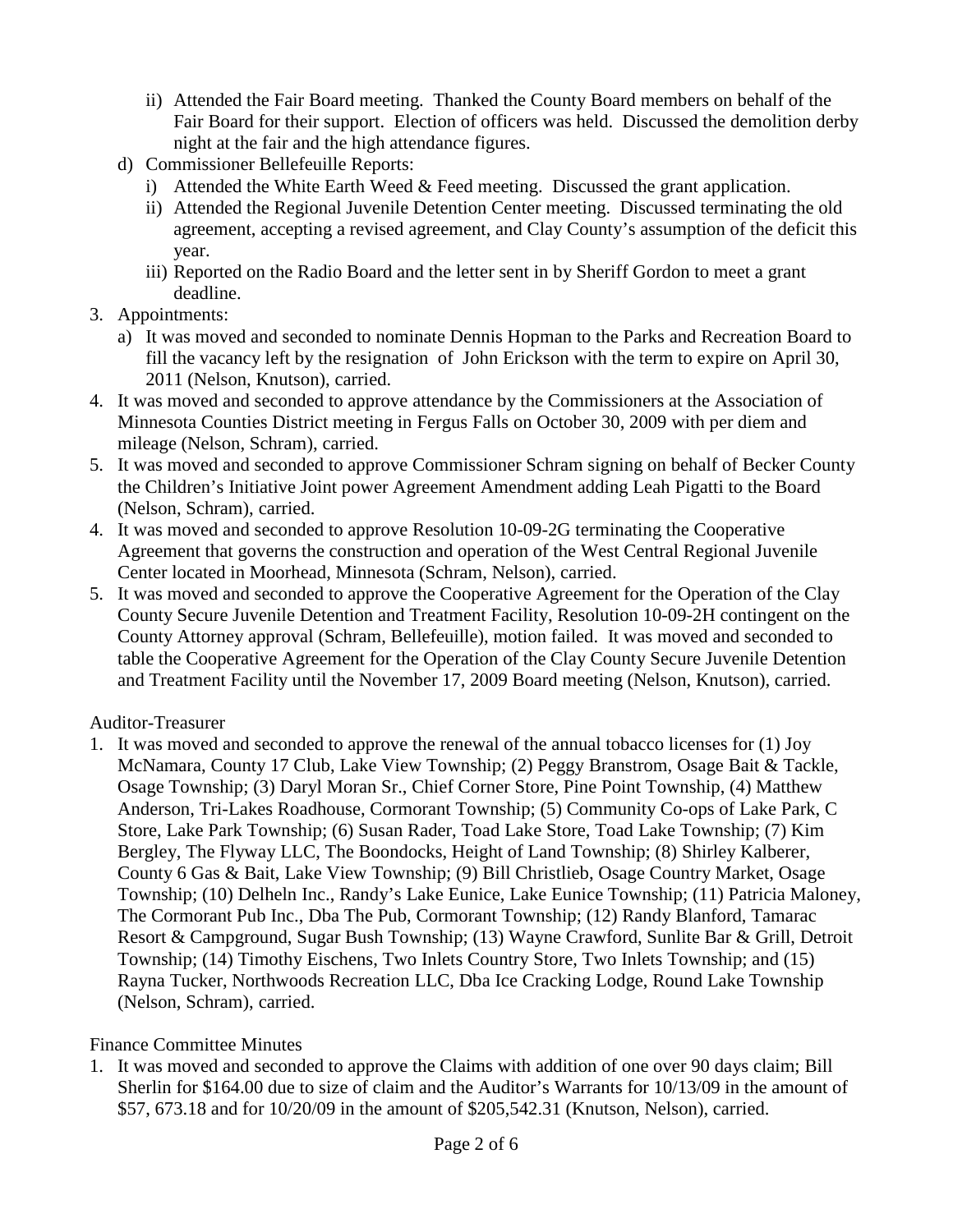- 2. It was agreed by consensus to use jump drives to view the auditor's warrants on a trial basis.
- 3. It was recommended by the Finance Committee to approve the Sheriff's requests to renew the contract for nurse care for the jail with Sunnyside Care Center and to conduct a RFP for the 2010 food service contract.
- 4. It was recommended by the Finance Committee to approve the Extension's requests to approve a one year memorandum of agreement with the University of Minnesota outlining the partnership including an 80% 4-H Coordinator and to continue the process to fill the vacancy in the 4-H Coordinator position.
- 5. It was moved and seconded to approve Environmental Service's request to remove an additional 2,700 cubic yards of fill in a demo cell by Hough for a cost of \$7,506 (Knutson, Nelson), carried.
- 6. It was moved and seconded to approve Resolution 10-09-2J for the Parks & Recreation's request to apply for a Legacy Trail Grant on behalf of the Laurentian Lakes Chapter, North Country Trail Association, provide project funding prior to reimbursement, and provide oversight as needed to meet grant requirements (Schram, Knutson), carried.
- 7. It was moved and seconded to approve signing Attachment A, Required Certifications for the Legacy Trail Grant and authorizing Mark Lohmeier as the signing agent for the Natural Resource Department (Schram, Knutson), carried.
- 8. It was recommended by the Finance Committee to approve the Human Services' requests to reorganize and replace a vacancy and the special assessment for seal coating the area in front of the transit building.
- 9. It was recommended by the Finance Committee to approve the Highway's requests to crush gravel in a private pit, replace a tandem snowplow truck, and to fill a vacancy in a maintenance worker position.
- 10. It was moved and seconded to approve Resolution 10-09-2C rescheduling the tax forfeited land sale for 1:00 p.m. on November 20, 2009 (Knutson, Nelson), carried.
- 11. It was moved and seconded to remove the Spring Creek property consisting of 156 acres, parcel no. E30.7029.100 from the tax forfeited land sale (Nelson, Knutson), carried.
- 12. It was agreed by consensus to not hold a Public Hearing prior to the tax forfeited land sale.
- 13. It was moved and seconded to accept the Cash Comparisons and Investments Summaries for August and September (Nelson, Knutson), carried.
- 14. The Auditor-Treasurer requested to have the Human Services claims reviewed by the finance committee as has been done in the past.
- 15. It was moved and seconded to concur with the County Attorney opinion and the finance committee to not accept gifts for the purpose of developing a recreation plan to minimize the erosion of independence throughout the process (Nelson, Schram), carried.

### **Sheriff**

- 1 . It was moved and seconded to accept the renewal of the Sunnyside Care Center contract for Jail Nurse services for 2010 in the amount of \$37,332 from November 1, 2009 through October 31, 2010 (Nelson, Schram), carried.
- 2 . It was moved and seconded to approve the request to advertise RFP for Jail Food Service Contract for 2010 (Knutson, Schram), carried.
- 3 . Information was presented on radio equipment for the dispatch center.

# Extension

1 . It was moved and seconded to approve the renewal of the Agreement Between the University of Minnesota and Becker County for providing Extension programs locally and Employing Extension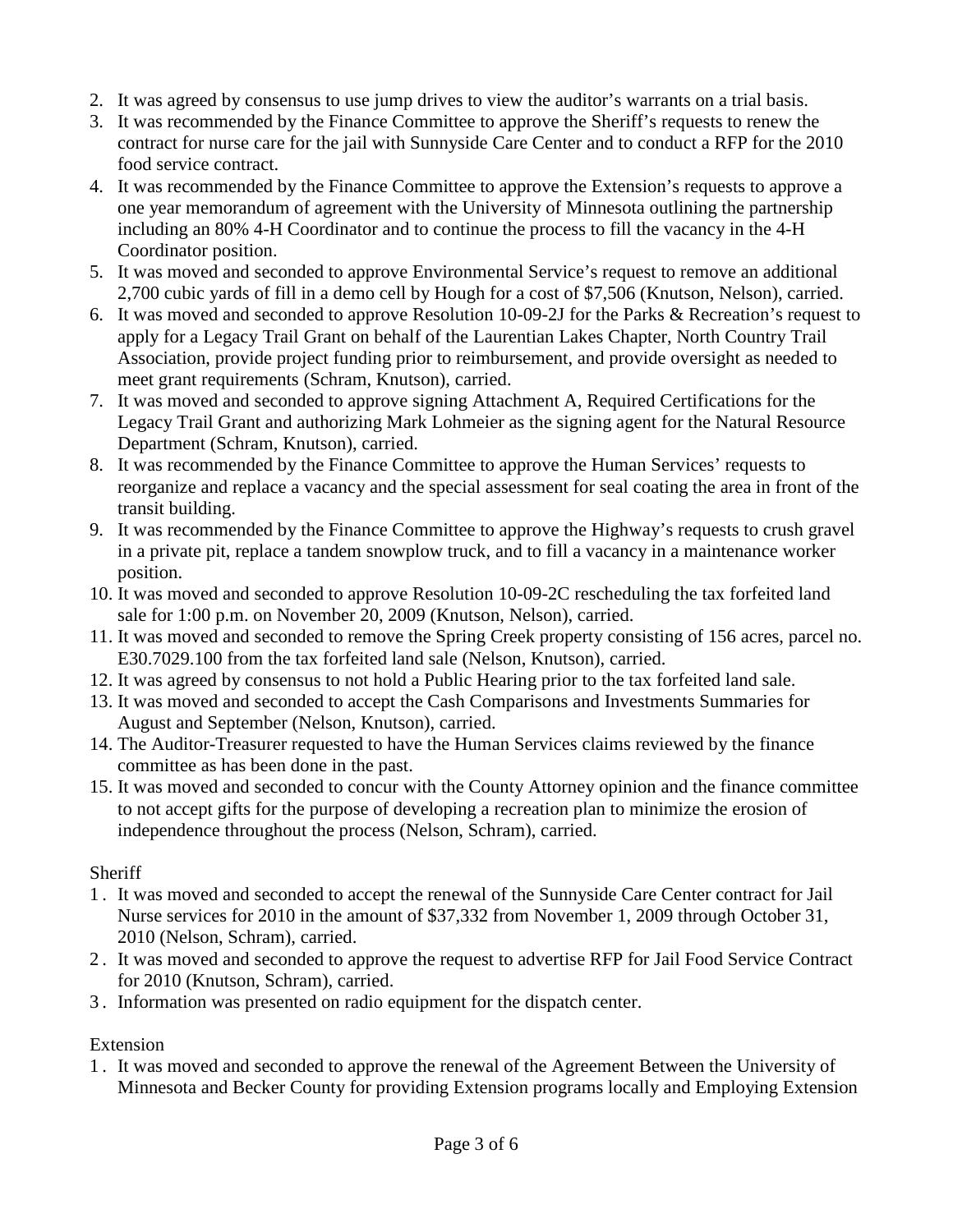Staff beginning on January 1, 2010 and ending on December 31, 2010 including funding to support 80% of the 4-H Program Coordinator for \$51,920 (Nelson, Knutson), carried.

Highway

- 1 . It was moved and seconded to approve Resolution 10-09-2D authorizing the County Engineer to advertise and hire two permanent part time employees to fill the Maintenance Worker vacancy (Nelson, Bellefeuille), motion failed. It was moved and seconded to amend and approve Resolution 10-09-2D authorizing the County Engineer to advertise and hire one permanent part time employee to fill the Maintenance Worker vacancy (Nelson, Bellefeuille), carried.
- 2 . It was moved and seconded to approve Resolution 10-09-2E authorizing the County Engineer to purchase off State bid the tandem truck chassis with hydraulic system box and snow/ice equipment in the amount of \$184,700 (Schram, Nelson), carried.
- 3 . It was moved and seconded to approve Resolution 10-09-2F authorizing the County Engineer to prepare proposals and bidding documents and advertise for bids for crushed gravel stockpile, 10,000 C.Y. at Schulz Pit (Nelson, Knutson), carried.

Human Services

- 1. It was moved and seconded to approve the agenda with the deletion of (1) MCARPT (Minnesota Consortium for Advanced Rural Psychology Training), and (2) Comprehensive Crisis Grant Agreements (Solutions Behaviorial Health, Stellher Human Services, Lakes Crisis and Resource Center, and Mosiac Consulting); the addition of (1) Land of the Dancing Sky, (2) Medica, (3) Local Public Health Act Funding Assurances and Agreements, (4) Human Services Claims, (5) Community Health Claims, (6) Transit Claims, and (7) Transit claims for the bus (Knutson, Schram), carried.
- 2. It was moved and seconded to approve the Resolution 10-09-2I to reorganize the Human Service Department by 1) converting a vacant full-time social worker position to one part time social worker and one part time RN; 2) create an additional full-time account clerk position and 3) contract out with Ottertail County for licensing services (Knutson, Schram), carried.
- 3. It was moved and seconded to approve renewal of the Land of the Dancing Sky Memorandum of Understanding to jointly provide Transition to Housing with Services Long Term Care consultations (Nelson, Knutson), carried.
- 4. It was moved and seconded to approve the Medica addendum in order to serve Minnesota Senior Care Plus clients and to bill Medica for the services in the amount of \$133.87 per member per month (Nelson, Schram), carried.
- 5. It was moved and seconded to accept the Adult Services Report and Family and Child Services Report (Nelson, Knutson), carried.
- 6. It was moved and seconded to accept the Financial Assistance Report (Schram, Nelson), carried.
- 7. It was moved and seconded to approve the Human Services Claims (Nelson, Knutson), carried.
- 8. It was moved and seconded to approve renewal of the Community Health Grant for Childhood Immunizations to provide case management for prenatal hepatitis B cases and to be reimbursed for visit to clinics for Immunization Practices Improvement (Knutson, Nelson), carried.
- 9. It was moved and seconded to approve renewal of the Local Public Health Act Funding Assurances and Agreements that outlines the duties of the public health board (Knutson, Schram), carried.
- 10. It was moved and seconded to accept the Community Health Report (Nelson, Knutson), carried.
- 11. It was moved and seconded to approve the Community Health Claims (Knutson, Nelson), carried.
- 12. It was moved and seconded to approve the Transit payment to the City of Detroit Lakes for the sealcoat on the area in front of the transit building in the amount of \$3,056 (Nelson, Schram), carried.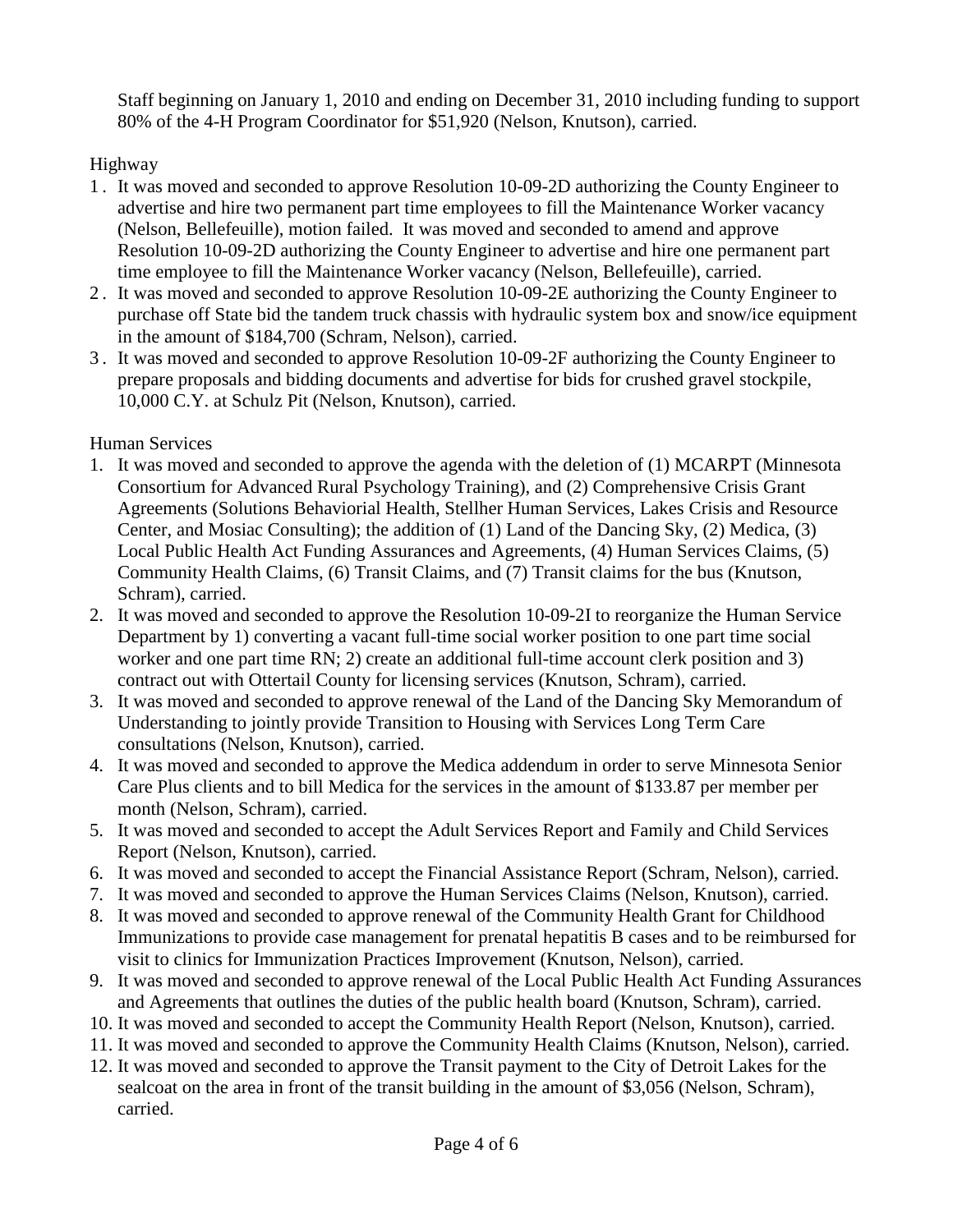- 13. It was moved and seconded to accept the Transit Ridership Report (Knutson, Schram), carried.
- 14. It was moved and seconded to approve the Transit Claims and the transit bus purchase in the amount of \$59,595.65 which is reimbursable (Nelson, Knutson), carried.

#### Planning and Zoning

- 1. Planning Commission Recommendations, October 20, 2009: First Order of Old Business: David and Ella Brenneman. It was moved and seconded to concur with Planning and Zoning to approve amending the conditional use permit #568321 issued April 28, 2009 to establish an Amish Church Cemetery based on the fact that the use would not be detrimental to the surrounding area, with the cemetery southern boundary being the County road right of way and the northern boundary being fifty (50) feet from the wetland, with the first burial plots being fifty (50) feet from the westerly property line and fifty (50) feet from the wetlands, and with a natural vegetation growth and evergreen trees planted along the westerly property line as a buffer (Knutson, Schram), carried.
- 2. First Order of New Business: Timothy Tyge. The applicant withdrew this application.
- 3. Second Order of New Business: Rob Hesby. It was moved and seconded to concur with Planning and Zoning to approve the certificate of survey for a 1.3 acre tract with a remainder tract of 7.6 acres and the change of zone from agricultural to residential for the 1.3 acre tract for the property located at 13065 Town Hall Rd, Maud Lake in Lake Eunice Township based on the fact that the split meets the criteria of the Zoning Ordinance and is compatible with the surrounding area (Knutson, Schram), carried.
- 4. Third Order of New Business: Richard White and Teri Elsey. It was moved and seconded to concur with Planning and Zoning to approve the certificate of survey to allow a 2.9 acre tract with a remainder tract of 82.7 acres for the property located on Little Cormorant Lake at 17001 Co Rd 103 in Audubon Township based on the fact that the application meets the criteria of the Zoning Ordinance and it is not detrimental to the surrounding area (Nelson, Knutson), carried.
- 5. Fourth Order of New Business: Beau Jacobson. It was moved and seconded to concur with Planning and Zoning to approve a conditional use permit to allow a business consisting of the sale of crop insurance and the sale of crop seed to include bulk and sacked seed storage for the property located at Co Hwy 14 in Cuba Township based on the fact that it would not be detrimental to the surrounding area (Nelson, Knutson), carried.
- 6. Fifth Order of New Business: Final Plat of The Woods on Lake Maud II, Brad Solheim developer. It was moved and seconded to concur with Planning and Zoning to approve the final plat of the Woods on Lake Maud II based on the fact that it meets the criteria of the Zoning Ordinance contingent on the submittal of a favorable title opinion (Schram, Nelson), carried.
- 7. Sixth Order of Business: Final Plat of Common Interest Community No. 72, Viking Bay, Vicki Grondahl developer. It was moved and seconded to concur with Planning and Zoning to approve the final plat of CIC No. 72, Viking Bay, based on the fact that it meets the conditions of the conditional use permit (Nelson, Knutson), carried.
- 8. Seventh Order of Business: Informational Meeting. The next Informational Meeting is scheduled for November 12, 2009 at 8:00 am in the  $3<sup>rd</sup>$  Floor Meeting Room of the Main Courthouse.
- 9. After discussion and public input it was moved and seconded to deny the Preliminary Plat of Timber Lake Shores, Planning Commission Recommendation 1999, Dennis Schurman, developer on Height of Land Lake (Knutson, Schram), carried.
- 10. It was moved and seconded to close the session for Litigation discussion, Resolution 10-09-2B (Knutson, Schram), carried.
- 11. It was moved and seconded to open the session (Knutson, Schram), carried.
- 12. It was moved and seconded to appoint Commissioner Knutson to represent the Board at the Roach/Alinder Mediation with per diem and mileage (Nelson, Schram), carried.